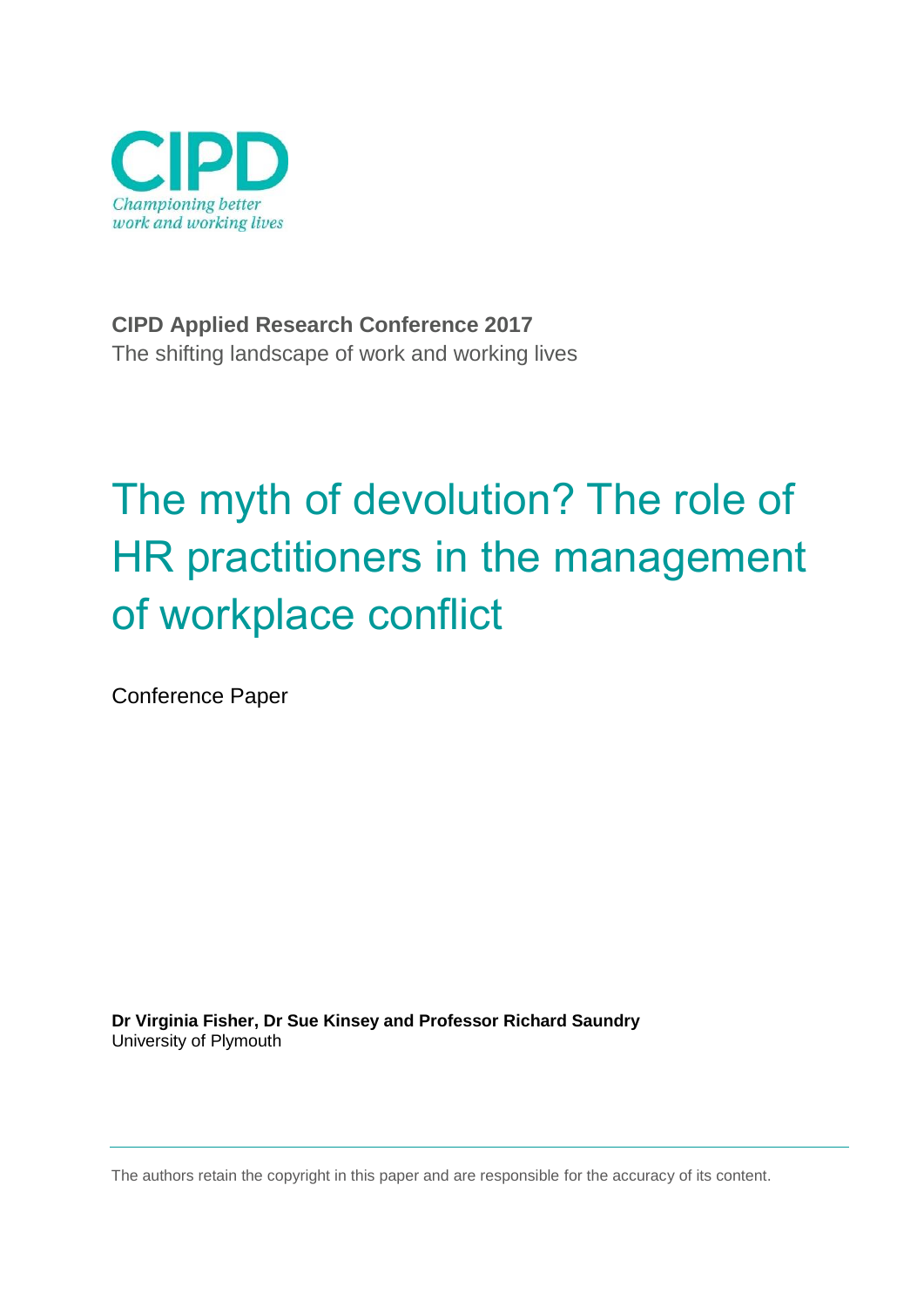### CIPD Applied Research Conference 2017

## The myth of devolution? The role of HR practitioners in the management of workplace conflict

Dr Virginia Fisher, Dr Sue Kinsey and Professor Richard Saundry University of Plymouth

#### **Summary**

The management of workplace conflict has not featured prominently in the HR profession's pursuit of greater legitimacy and influence. Instead, the resolution of individual employment disputes has been seen as the type of 'transactional' activity that is ripe for devolution to 'the line'. There is a strong case for arguing that front-line managers are best placed for 'nipping issues in the bud' and resolving conflict at the earliest possible point. However, research to date has cast doubt on the preparedness of managers to take on this responsibility (Jones and Saundry 2012, Saundry et al 2016). This paper draws on Acas-funded research into the attitudes of HR practitioners to examine the nature and extent of devolution and explore how this shapes the response of organisations to workplace conflict.

#### The limits of devolution

Although it has been assumed that responsibility for handling conflict has progressively moved from HR to the line, the evidence for this is less clear cut. Authors writing in the late 1990s and early 2000s pointed to HR practitioners retaining a substantial involvement in dealing with workplace disputes (Hall and Torrington 1998, Whittaker and Marchington 2003). Moreover, while data from the Workplace Employment Relations Survey 2011 suggested greater decentralisation of employment relations, 92% of workplace HR managers still spent time dealing with disciplinary and grievance issues (Van Wanrooy et al 2013).

It can be argued that devolution has been constrained by concerns that line managers lack the skills and confidence to manage people issues in general and workplace conflict specifically (Hunter and Renwick 2009, Teague and Roche 2012). Line managers are often recruited and promoted on the basis of technical rather than people management competencies. Moreover, HR practitioners have a fairly negative view of the abilities of line managers to handle and resolve conflict. Despite tentative evidence of organisations placing greater emphasis on training their managers to deal with 'difficult conversations' (Saundry et al 2016), a recent survey of CIPD members revealed that just half felt that 'senior leaders' were 'very' or 'somewhat effective' in 'managing difficult conversations'.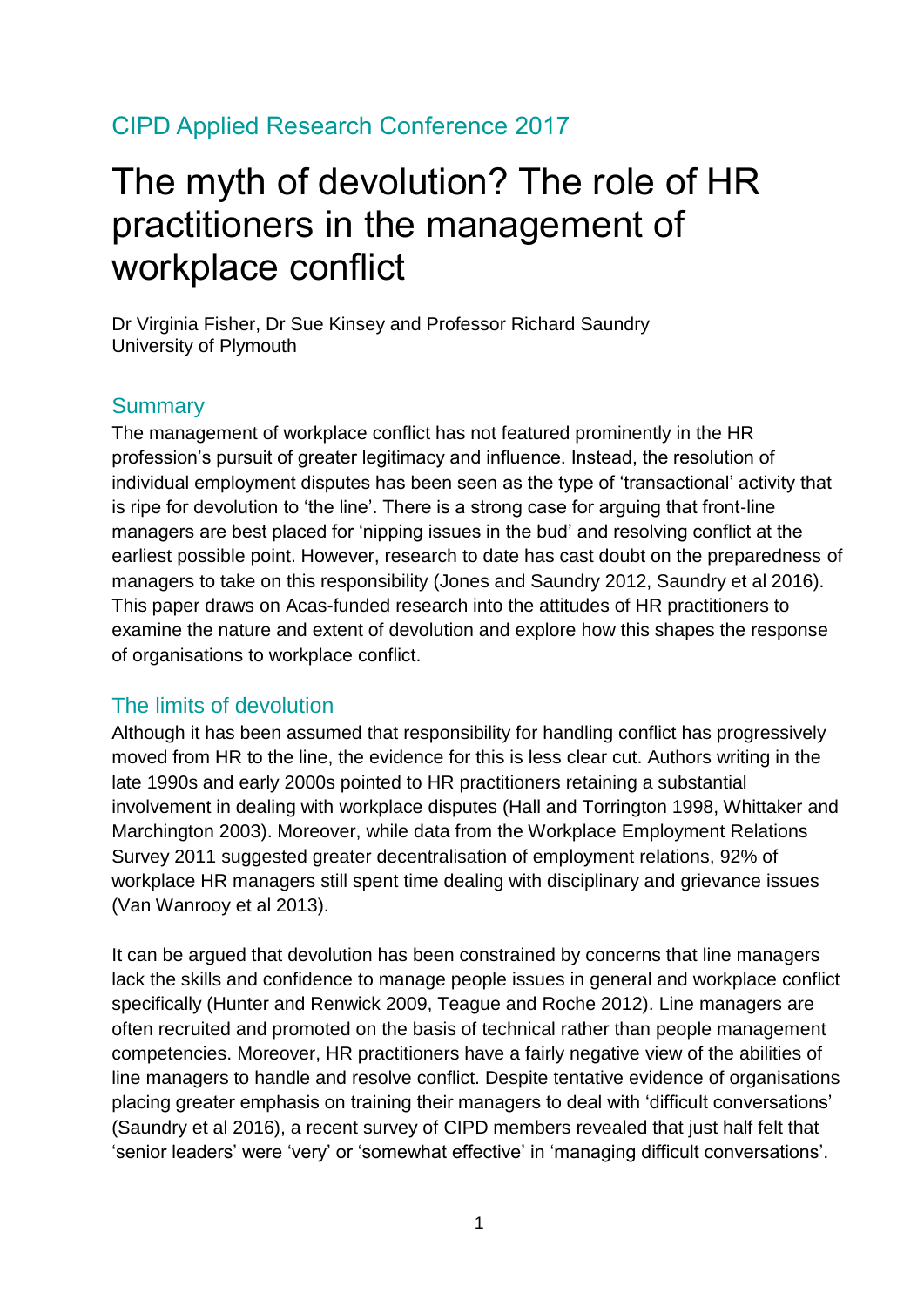This fell to 38% in respect of 'conflict management' – the lowest score of 15 competencies covered by the survey (CIPD 2015).

As a consequence, it is suggested that many HR professionals continue to play an interventionist 'hand-holding' role in supporting unskilled, unwilling or intransigent line managers (Pritchard 2010). However, to place the blame for this on front-line managers alone fails to take account of the increasingly extensive and complex people management challenges that they face. The contemporary emphasis on more robust approaches to the management of absence and performance makes it more and not less likely that managers will find themselves having to have 'difficult conversations' with their subordinates. For example, recent Acas research (Saundry and Wibberley 2014, Saundry et al 2016) has pointed to the prevalence of conflict in which attempts to manage perceived poor performance spin out into accusations of bullying and harassment. In addition, it can be argued that HR practitioners might be reluctant to relinquish their long-held roles as originators and controllers of organisational procedure, particularly given concerns over legal exposure. Certainly, the prevalence of written procedures has not diminished (see Wood et al 2014) and this potentially provides HR practitioners with the ability to curb the tendency of some line managers to operate outside of process.

The range of skills needed to manage conflict should not be underestimated (Renwick and Gennard 2001), and it would be a mistake to assume that all HR practitioners themselves possess conflict management expertise. Indeed, the CIPD has argued that *'many HR managers lack confidence in developing informal approaches to managing conflict and continue to be nervous about departing from grievance procedures'* (2015, p3). Therefore, it is perhaps not surprising that WERS 2011 found 'considerable evidence' of a greater reliance among workplace HR managers on external legal advice (van Wanrooy et al 2013).

Overall, the case for devolution rests on the argument that line managers are best placed to resolve workplace conflict. Although this may be true, in a context in which legal and procedural compliance cannot be avoided, sustainable devolution ultimately depends on line managerial capability and confidence. However, the evidence to date raises significant doubts as to the conflict competence of front-line managers and therefore poses important questions over the viability and desirability of passing responsibility for conflict management from HR to the line.

#### The research: the myth of devolution?

To explore this issue in greater depth, we conducted a total of 31 semi-structured interviews with HR practitioners, drawn from a wide range of different organisational contexts and representing varied levels of seniority. In doing so, we explore three possible 'devolution myths': devolution works; devolution happens; and that devolution is right.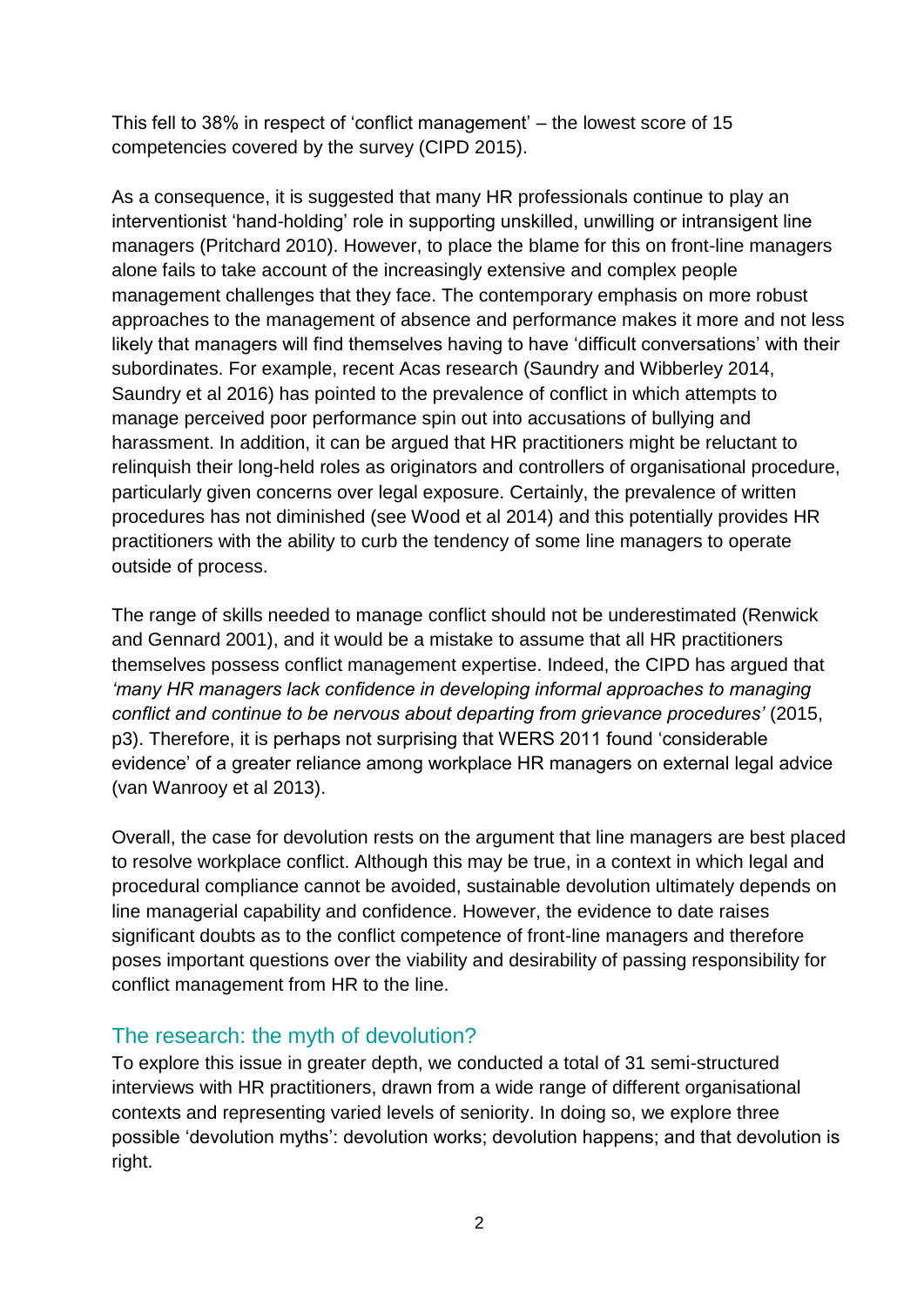#### Does devolution work?

For most of our respondents conflict management was seen as just the type of operational issue for which line managers should have responsibility. Devolution was not only necessary but central to a broader project to allow HR to focus on what one respondent called the *'more strategic stuff'*. Crucially this strategic work tended to focus on employee resourcing rather than employment relations:

*'So we've done a lot of work in the past five, six years around upscaling line managers so they are responsible for the kind of day-to-day running of their people and we try and not triangulate any more…. So employees then go to their line manager over the people issues so the HR piece is around kind of creating long-term people plans, around the capability of the business, around succession planning, talent management, manpower planning.'*

A recurring theme within the sample was that close relationships between HR and line managers created an unhealthy dependency. From this perspective, the HR role in relation to conflict was seen as 'nannying' or 'policing', which, while protecting line managers and their organisations from risk, also curtailed their autonomy and development. Consequently, the withdrawal of HR to a more advisory as opposed to a regulatory role could be empowering:

*'…it's really disempowering for a line manager if they're kind of only allowed to do half their job and then they're hauling in HR to do the other half. And then we get a bit of a bad press because we're seen as the police coming in.'* 

However, the research lent further weight to previous studies that have identified a lack of confidence in handling conflict. In part, this reflected the importance placed on technical competences in the recruitment and development of line managers, but was also exacerbated by pressures to prioritise production imperatives over people issues:

*'One thing that's always noticeable is that the production staff are very focused on production. They're focused on their targets of getting the output, meeting the customer orders…. So the people issues, the relationships, the communication, is always second to them.'* 

As a consequence, managers were often reluctant to address and resolve conflict at an early stage, forcing HR practitioners into reactive approaches to issues if they escalated. This was particularly evident in the management of poor performance. In many cases, such matters were ignored or swept under the carpet because of a fear of resistance, recriminations and accusations of bullying: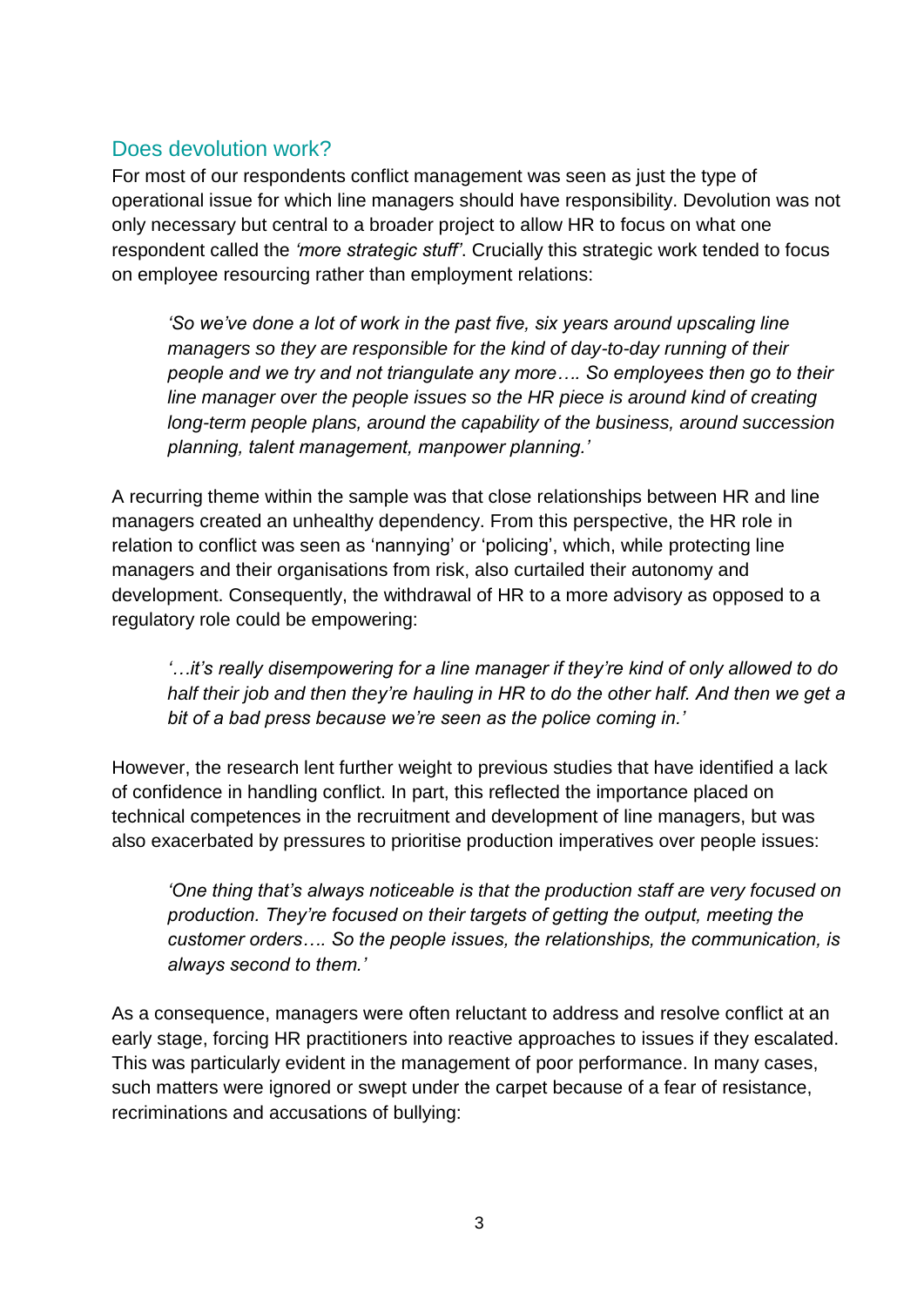*'We've got staff who've been here for years and allowed to do whatever.... Then we've got new line managers who have new ways of working, want to bring all of these ideas in and there's just so much resistance. The minute the manager asks their team how it's going to be, and then it's like "how dare they?" … So now I am going to complain about them because I feel bullied.'* 

#### Does devolution happen?

This lack of confidence and capability meant that in the majority of organisations in our sample, HR practitioners were not able to 'let go'. In a number of organisations, there was evidence of informal processes being formalised and the widespread use of management tools – such as checklists, flowcharts, and templates. In some respects, this reflected a lack of trust of HR practitioners in their line managers – extending control into disciplinary and grievance processes, even if, in theory, authority and responsibility were devolved.

For example, in one large organisation with a remote HR function, HR was the 'keeper' of a range of forms, structured conversations and scripts for line managers to use in a variety of 'conflict' situations. This was underpinned by the compulsory use of online technology, through which managers uploaded a range of information, such as fit notes, return-to-work interviews and the notes of informal disciplinary meetings. All personnel files were held electronically by HR and line managers were explicitly told that they could not keep any records (including telephone contact numbers).

Some respondents felt that despite the rhetoric, the reluctance to trust line managers and cede control was deeply embedded in the psyche of the HR profession:

*'…a lot of HR practitioners … like the policing role and they like that kind of authority and power that comes from that and it's awful and it's hard to break … they're grown-up, responsible managers, they know how to manage their business, what makes us think that we know any more than they know?'* 

HR practitioners tended to view managerial competence through a prism of compliance rather than creativity. Thus good managers were those that were capable of working within policy and procedure, but others needed to be controlled, monitored and regulated to rein them in from their natural tendencies and 'gut instinct'. In some respects, while HR practitioners had rejected their role in 'hand-holding' of line managers, this had been replaced by longer 'reins'. Even when responsibility for decisions was left with line managers, the surrounding framework for decision-making was constructed for them, and controlled, by HR.

#### Is devolution right?

While a more interventionist approach was generally seen as regressive, some respondents made a much more positive case for the need for HR to retain an active role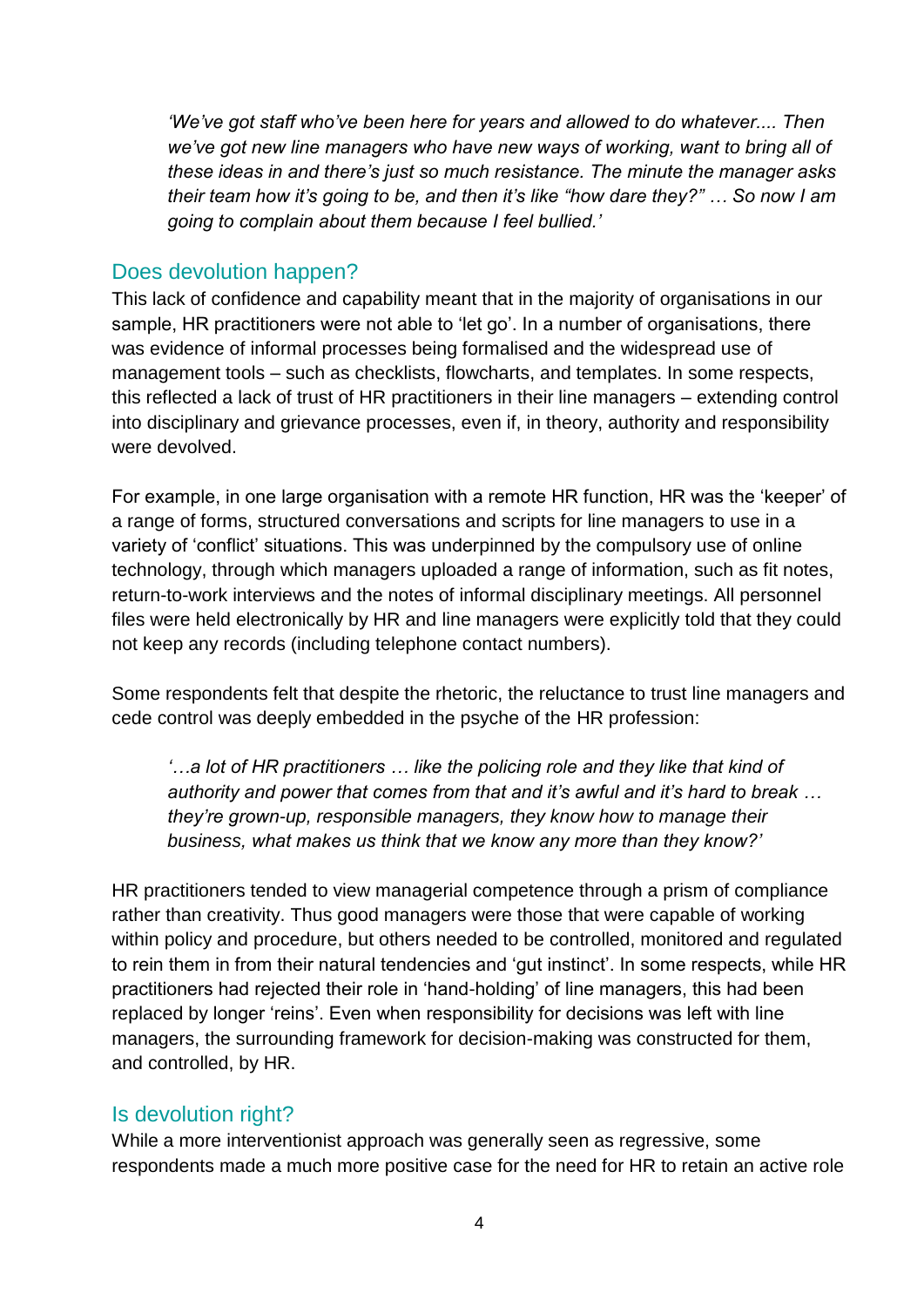in managing conflict and employment relations. The rationale for this was threefold: first, in certain contexts, it was suggested that real devolution was unrealistic given the expectations and pressures placed on some line managers. For example, practitioners in the NHS argued that ward managers, staff nurses and others simply did not have enough time either to resolve issues informally or take full responsibility for the formal aspects of conflict management. Similarly, in another public sector organisation, managers in a highly pressurised area were expected to conduct fortnightly one-to-one chats with their team members to manage performance and prevent conflict developing.

*'I think the expectation of thinking that they'll be able to pick that up and really run with all that and they've got the time to do it is never going to work.'* 

Therefore there was a sense that managers were being asked '*a bit too much…. You're an expert in absolutely everything, including HR.'* 

Second, there was a concern that important technical specialisations could be crowded out by people management issues. This was explained by an HR practitioner in a medium-sized organisation, which had grown relatively quickly. While there was a need to develop the abilities of managers to identify and resolve conflict at an early stage, it was argued that HR should retain a major role in the operation of formal procedures to allow line managers time and space:

*'…the breadth of their role becomes too administrative … that's not their forte and that's not what they're in situ for. To hamstring a creative, capable person with a procedural millstone is, I would say, is equally detrimental…. There will be stuff where we will just sometimes take control and take ownership … when we have the skills and the experience and the expertise to deliver something, it makes zero sense to pass that responsibility over on to somebody else.'* 

Furthermore, among HR practitioners tasked with providing employment relations advice, there was consensus that a closer relationship with line managers was critical in not only managing very complex conflicts but in providing them with the confidence to resolve issues as early as possible.

Finally, given the contemporary importance of workplace fairness, an active role for HR in managing conflict should be central to effective formulation and delivery of organisational strategy. In one large, national organisation, devolution had led to 'inconsistency' breeding 'unfairness', which had required a much more interventionist approach on employment relations issues:

*'Everything was so devolved, and disparate … that there was a real issue around consistency and treatment … a lack of control, a lack of visibility from the centre, so I'm trying to take some control back on what has been pretty much a free-forall.'*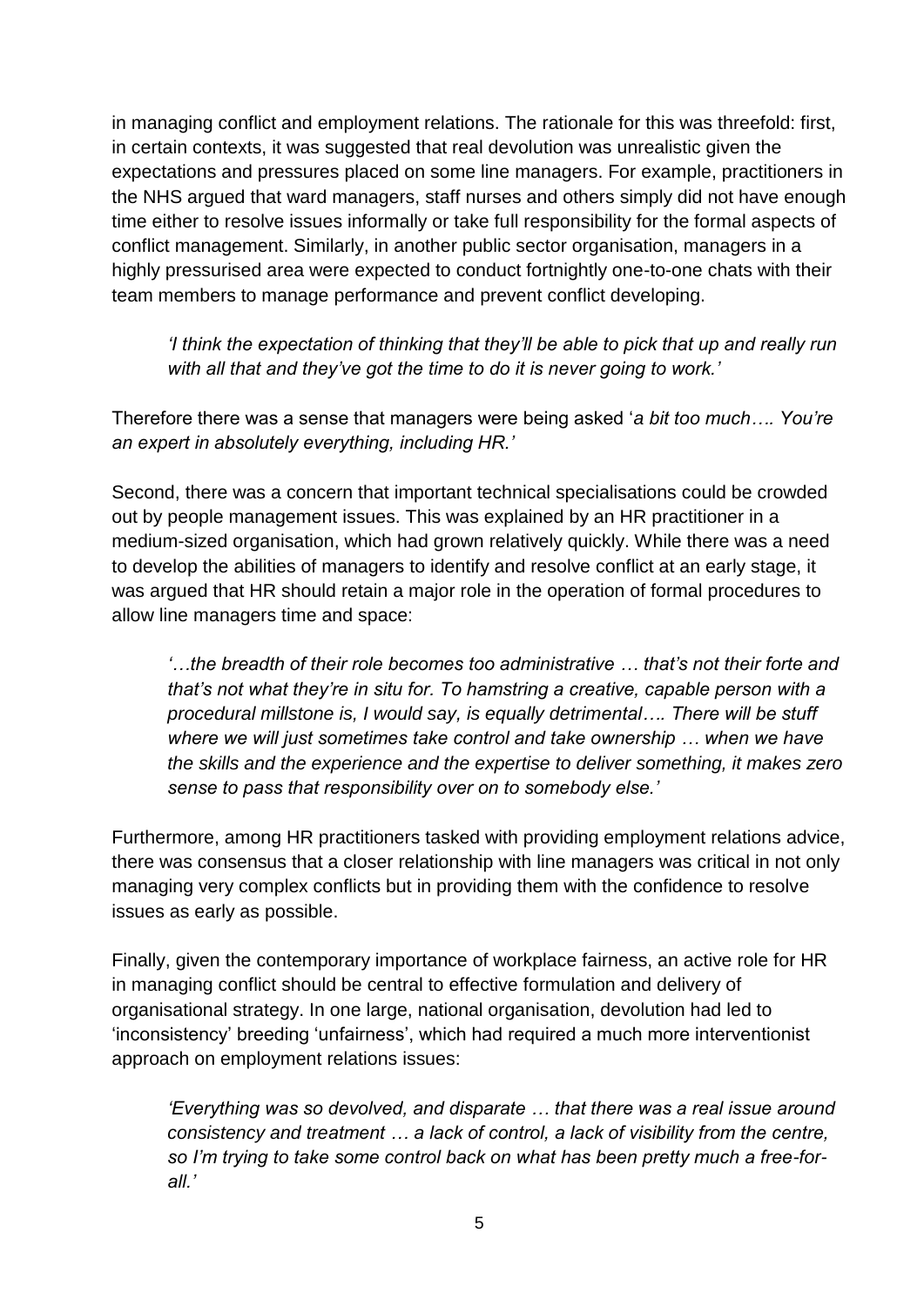#### Conclusions – implications for policy and practice

In theory, the drive to devolve responsibility for the management of conflict places the onus for early and informal resolution in the hands of front-line managers, leaving HR practitioners to provide specialist support in relation to procedural application and legal compliance. However, our evidence suggests that beneath the surface, meaningful devolution is hard to find. Instead, many line managers still lack the confidence, capability and also the time to manage people proactively and effectively. Consequently, a 'bogus autonomy' has developed through which HR retains control, but which strips out any relational dimension. This in turn threatens to erode trust between HR and the line, which is fundamental in resolving workplace conflict.

While more (and improved) training for line managers is to be welcomed, the key to closing the 'confidence gap' is building closer relationships between HR and the line. Unfortunately, this is made difficult by a view held by many practitioners that equates proximity with managers with 'dependence' and strategic irrelevance. This narrative needs to be replaced by one that challenges a 'one size fits all' version of devolution and accepts that HR practitioners can, and should, play an active role in delivering better work and working lives.

#### References

- CIPD. (2015) *Conflict management: a shift in direction?* London: Chartered Institute of Personnel and Development.
- HALL, L. and TORRINGTON, D. (1998) Letting go or holding on the devolution of operational personnel activities. *Human Resource Management Journal*. Vol 8, No 1. pp41–55.
- HUNTER, W. and RENWICK, D. (2009) Involving British line managers in HRM in a small non-profit organisation. *Employee Relations*. Vol 31, No 4. pp398–411.
- JONES, C. and SAUNDRY, R. (2012) The practice of discipline: evaluating the roles and relationship between managers and HR professionals. *Human Resource Management Journal*. Vol 22, No 3. pp252–66.
- PRITCHARD, K. (2010) Becoming an HR strategic partner: tales of transition. *Human Resource Management Journal*. Vol 20, No 2. pp175–88.
- RENWICK, D. and GENNARD, J. (2001) Grievance and discipline. In: REDMAN, T. and WILKINSON, A. (eds). *Contemporary human resource management: texts and cases*. London: Prentice Hall, pp168–92.
- SAUNDRY, R., ADAM, D., ASHMAN, I., FORDE, C., WIBBERLEY, G. and WRIGHT, S. (2016) *Managing individual conflict in the contemporary British workplace*. London: Acas.
- SAUNDRY, R. and WIBBERLEY, G. (2014) *Workplace dispute resolution and the management of individual conflict: a thematic analysis of five case studies*. London: Acas.
- TEAGUE, P. and ROCHE, W. (2012) Line managers and the management of workplace conflict: evidence from Ireland. *Human Resource Management Journal*. Vol 22, No 3. pp235–51.